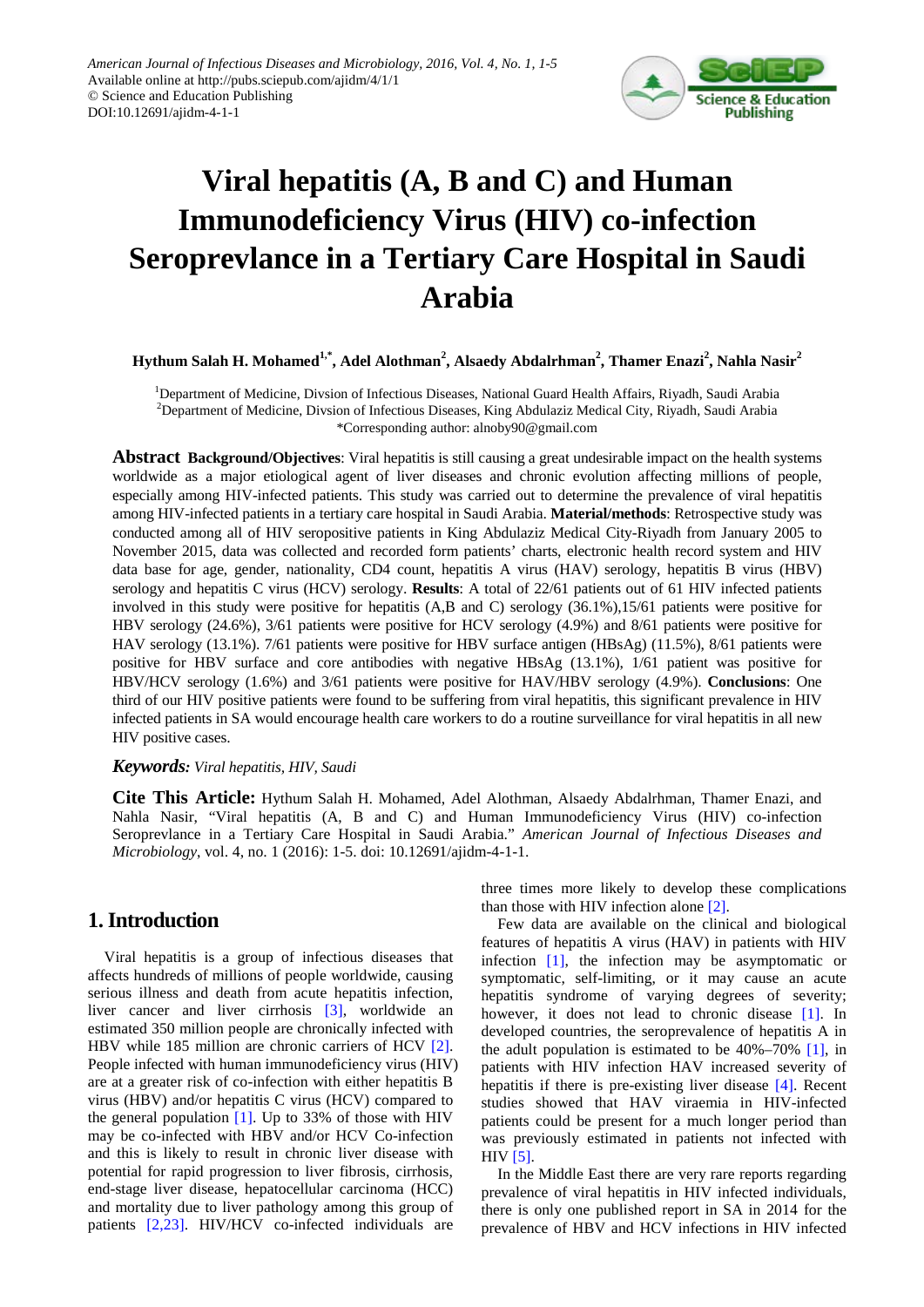individuals [\[7\]](#page-4-5) and no report for HAV seroprevlance in HIV infected individuals in SA. Among 341 HIV-infected patients, hepatitis C infection was found in 41 patients 12% and Hepatitis B surface antigen was found in 11 patients 3% in study from SA [\[7\].](#page-4-5)

According to the Saudi Ministry of Health (MOH) , viral hepatitis in general population was ranked the second most common reportable viral disease after chickenpox in 2007 [\[6\],](#page-4-6) 74662 individuals undergoing premarital screening between January and May of 2008, 1.31% subjects tested positive for HBsAg in SA [\[8\]](#page-4-7) also blood donor statistics suggest prevalence rates between 1.5% and 2.6% within the adult population [\[8\].](#page-4-7) Between 2000 and 2007 the surveillance system at King Abdulaziz Medical City in Riyadh received a total of 14224 seropositive cases of viral hepatitis , HBV was the most frequent viral hepatitis type reported (n =7572, 53%), followed by HCV ( $n = 5675$ , 40%) and HAV ( $n = 981$ , 7% [\[6\].](#page-4-6) HCV seroprevalence was conducted on 15,323 Saudi nationals the overall anti-HCV antibodies were detected in 7.3% ,the HCV seropositive percentages over 4 years were ranged from (6.9–9.0%) in males and (5.3– 8.5%) in females [\[16\].](#page-4-8)

## **2. Methods**

#### **2.1. Ethics Statement**

This study was approved by King Abdullah International Medical Research Centre at King Saud bin Abdulaziz University for Health Sciences, National Guard Health Affairs, Riyadh - SA, before starting data collection as the study does not disclose patient identity, and poses no risks to patients (Reference N. RC13/217).

#### **2.2. Study Design and Analysis**

Retrospective study was conducted with a total of 61 HIV seropositive patients, who was admitted and followed up in KAMC-Riyadh. Data was collected and recorded form patients' charts and from the electronic health record system in hospital and HIV data base for age, gender, nationality, CD4 count, hepatitis A virus (HAV) serology (anti-HAV immunoglobulin G), hepatitis B virus (HBV) serology (HBV surface antigen (HBsAg), anti- HBV surface antibodies and anti-HBV core antibodies) and hepatitis C virus (HCV) serology (anti-HCV antibody). Absolute CD4 count was measured by using Flow Cytometry all obtained data was analyzed by using SPSS analytic system.

KAMC-Riyadh is a distinguished healthcare provider in Saudi Arabia as apart of National Guard Health Affair, with a capacity of more than 800 beds located in Riyadh city.

# **3. Result**

A total of 22/61 patients were positive for hepatitis (A,B and C) serology 36.1%, 15/61 patients were positive for HBV serology 24.6% ,3/61 patients were positive for HCV serology 4.9% and 8/61 patients were positive for HAV serology 13.1%. 7/61 patients were positive for HBV surface antigen (HBsAg) 11.5%, 8/61 patients were positive for HBV surface and core antibodies with negative HBsAg 13.1%, one patient was positive for HBV/HCV serology (1.6%) and 3/61 patients were positive for HAV/HBV serology (4.9%) [\(Table 1\)](#page-1-0) [\(Figure 2\)](#page-2-0).

Gender distribution for patients with positive hepatitis serology (A,B and C) was,  $16/22$  patients were male 72.7%, 6/22 patients were female 27.3%.Positive HBV serology patients 11/15 were male 73.3% and 4/15 was female 26.7%. Positive HCV serology patients 3/3 were male 100% and positive HAV serology patients 6/8 were male 75% and 2/8 patients were female 25%. HBsAg positive patients 7/7 were male 100 % [\(Table 1\)](#page-1-0).

HBV positive serology patients, mean age was 48.13 (22-76 years) Std13.255, age from 19-29 years was 1/15(6.7%),30-49 years were 8/15 (53.3%) and more than 50 years were 6/15 (40%), HBsAg positive patients age from 19-29 years was 1/7 (14.2%), age 30-49 years were 3/7(42.8%) and age more than 50 years was 3/7(42.9%). HVC positive patients age from 30-49 years were 2/3(66.7%) and age more than50 years was 1/3(33.3%). HAV positive patients age 30-49 years were 2/8(25%) and age more than 50 years were 6/8(75%) [\(Table 1\)](#page-1-0).

<span id="page-1-0"></span>

| <b>Characteristics</b> | $HBsAg+(%)$   | HB Abs+ $(%$ | $HCV$ Ab+ $(\%)$ | $HAV Ab+(%)$     |
|------------------------|---------------|--------------|------------------|------------------|
| Tn 61                  | 7(11.5%)      | 8(13.1)      | $3(4.9\%)$       | $8(13.1\%)$      |
| <b>Sex</b>             |               |              |                  |                  |
| Male                   | $7/7(100\%)$  | $4/8(50\%)$  | $3/3(100\%)$     | 6/8(75%)         |
| Female                 | $\theta$      | $4/8(50\%)$  | $\theta$         | 2/8(25%)         |
| Age                    |               |              |                  |                  |
| 19-29                  | $1/7(14.2\%)$ | $\Omega$     | $\mathbf{0}$     | $\Omega$         |
| $30-49$                | 3/7(42.8%)    | $4/8(50\%)$  | 2/3(66.7%)       | 2/8(25%)         |
| >50                    | $3/7(42.9\%)$ | $4/8(50\%)$  | $1/3(33.3\%)$    | 6/8(75%)         |
|                        |               |              |                  |                  |
| <b>CD4 Count</b>       |               |              |                  |                  |
| $\leq$ 200cells/ $\mu$ | $4/7(57.1\%)$ | 7/8(87.5%)   | 33.3%            | 37.5%            |
| $200-500$ cells/ $\mu$ | $1/7(14.3\%)$ | 1/8(12.5%)   | $\Omega$         | 25%              |
| $>500$ cells/ $\mu$    | 2/7(28.6%)    | $\Omega$     | 66.7%            | 37.5%            |
| <b>Nationality</b>     |               |              |                  |                  |
| Saudi                  | 7/7100%       | $8/8(100\%)$ | $1/3(33.3\%)$    | $7/8$ $(87.5\%)$ |
| Non-Saudi              | $\mathbf{0}$  | 0            | 2/3(66.7%)       | 1/8(12.5%)       |

**Table 1. General Hepatitis serology characterization of participants**

Tn total number ,HBsAg, Hepatitis B surface antigen, HCV-Ab Antibodies to hepatitis C, HBAb , hepatitis B surface and core antibodies , HVA hepatitis A immunoglobulin G.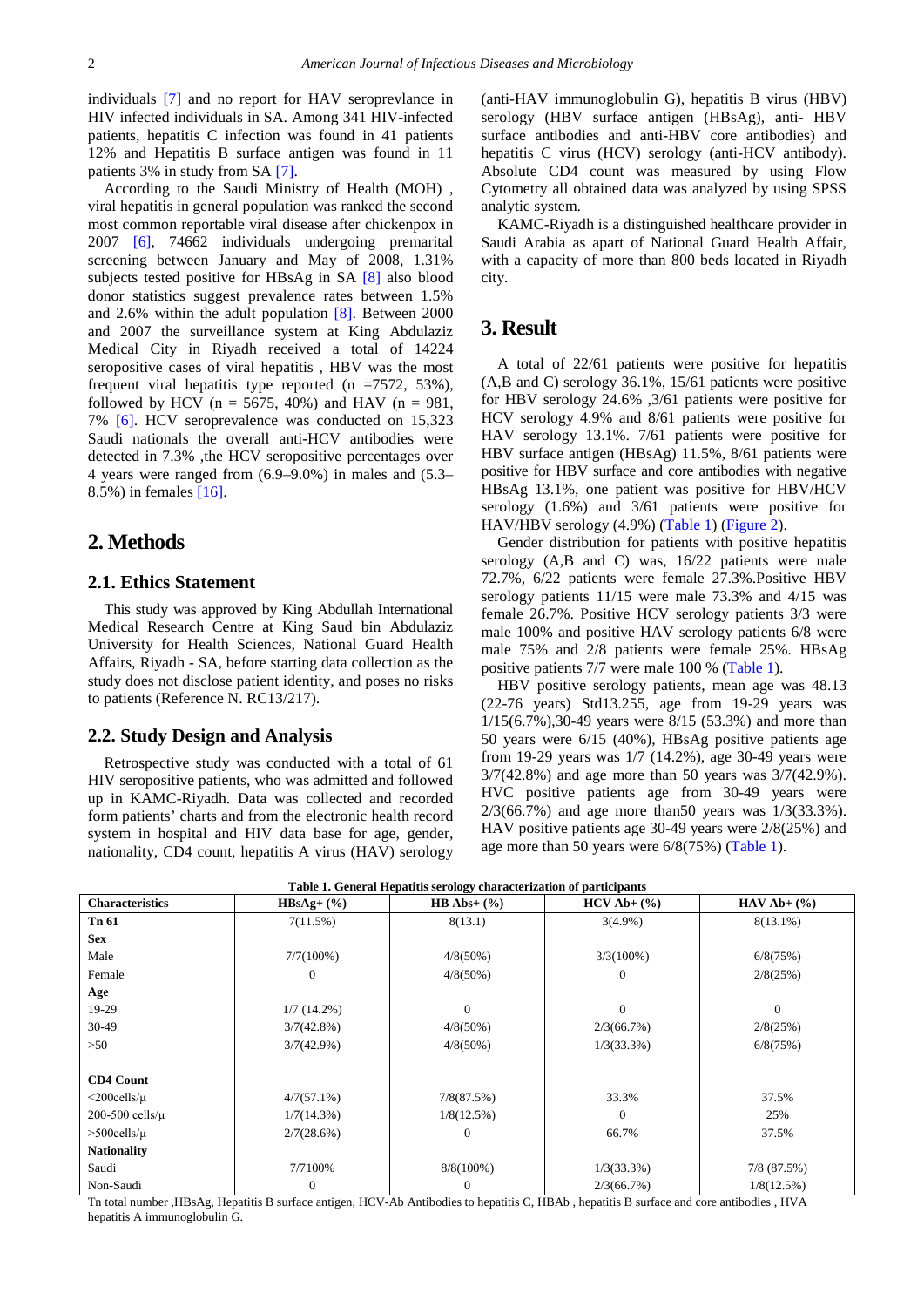Patients with positive hepatitis serology 19/22 were Saudi 86.4% and 3/22 were non-Saudi 13.6%, all HBsAg positive patients 7/7 were Saudi 100% , 1/3 HCV patients was non-Saudi 33.3% and 2/3 were Saudi 66.7% , HAV positive patients 7/8 were Saudi 87.5% and1/8 was non-Saudi 12.5% [\(Table 1\)](#page-1-0).

CD4 count for patients with positive HBV serology, mean CD4 count was 274.13 Std 373.301(10-1140 cells/mm3), Less than 200 was 60%, 200-500 was 20%

and more than 500 cells/mm3 was 20%, CD4 count for patients with HCV, mean was 553.33 Std 497.427 (30- 1220 cells/mm3), less than 200 33.3% and more than 500 cells/mm3 was 66.7% .Patients with positive HAV serology, mean was 348.43 Std 364.171 (10-900 cells/mm3), less than 200 was 37.5%, 200-500 was 25% and more than 500 cells/mm3 was 37.5% [\(Table 1\)](#page-1-0) [\(Figure 1\)](#page-2-1).

<span id="page-2-1"></span>

Figure 1. CD4 count distribution among patients with positive hepatitis serology

<span id="page-2-0"></span>

**Figure 2.** showed percentage distribution of different type of positive hepatitis serology in HIV infected patients (HBV(hepatitis B virus ) , HCV (hepatitis C virus), HAV (hepatitis A virus), HBsAg (hepatitis B surface antigen))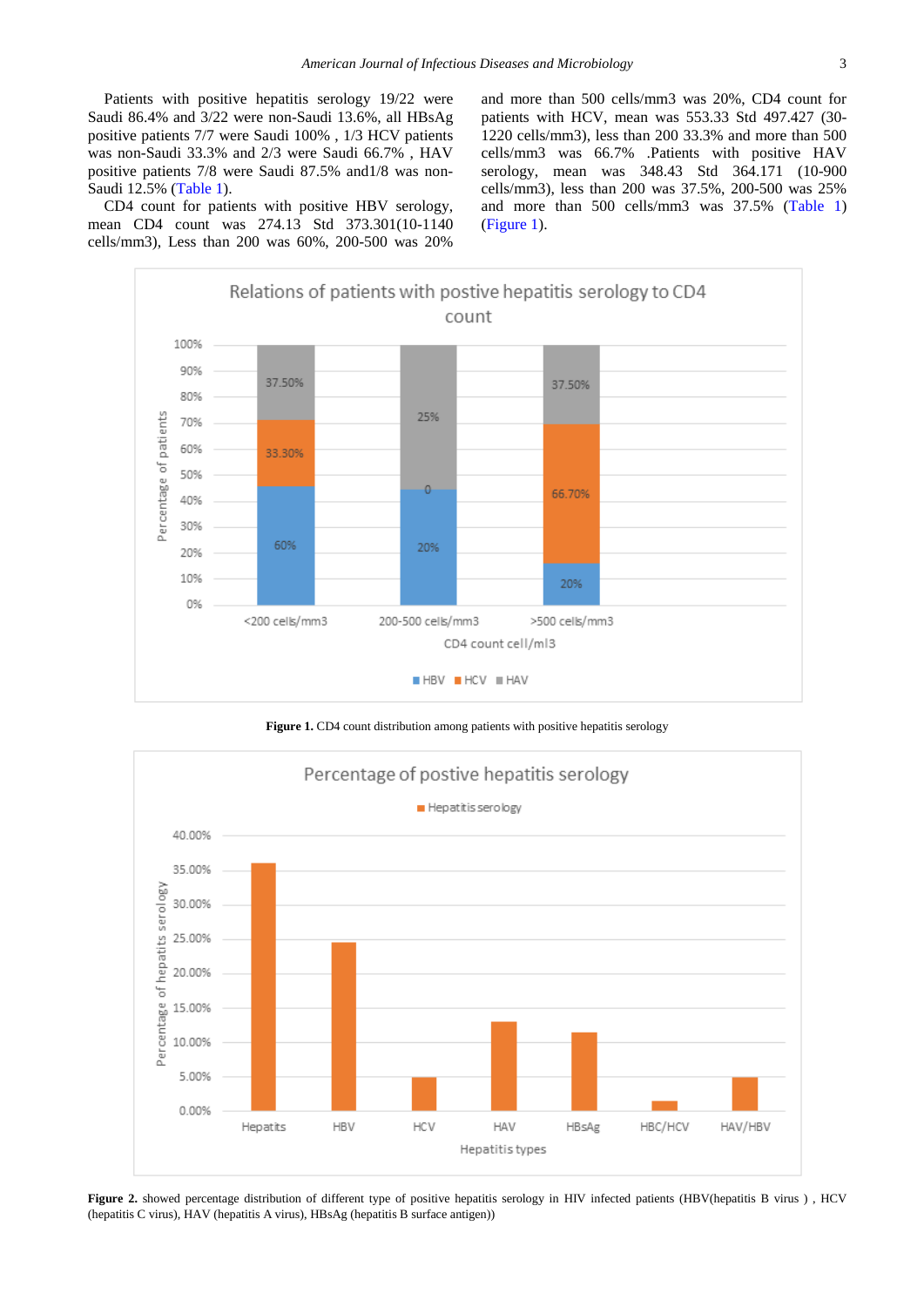| Variables                                                                   | Positive serology (%) | Negative serology $(\%)$ |  |  |  |
|-----------------------------------------------------------------------------|-----------------------|--------------------------|--|--|--|
| Total No 61                                                                 | 22(36.1)              | 39(63.9)                 |  |  |  |
| <b>HBV</b>                                                                  | 15 (24.6%)            |                          |  |  |  |
| <b>HCV</b>                                                                  | $3(4.9\%)$            |                          |  |  |  |
| <b>HAV</b>                                                                  | 8 (13.1%)             |                          |  |  |  |
| <b>HBV/HCV</b>                                                              | $1(1.6\%)$            |                          |  |  |  |
| <b>HAV/HBV</b>                                                              | $3(4.9\%)$            |                          |  |  |  |
| $\cdots$<br><b>******</b><br>$\cdots$<br>$\cdots$<br><b>******</b><br>----- |                       |                          |  |  |  |

**Table 2. Prevalence of Positive Hepatitis Serology in all HIV Subjects**

HBV hepatitis B virus, HCV hepatitis C virus, HAV hepatitis A virus.

## **4. Discussion**

Recently there is a notable increase in the number of people living with HIV in SA, according to Saudi Ministry of Health, the cumulative number of all detected cases since the beginning of 1984 and up to the end of 2013 amounted to 20,539 cases, in 2013, 1,777 new Acquired Immunodefiency Syndrome (AIDS) cases were detected [\[15\],](#page-4-9) but a little data are available for HBV, HCV co-infection and HAV seropevlance status in this group of patients in SA.

The purpose of this study was to determine the prevalence of viral hepatitis (A,B and C) infections in HIV infected individuals in SA, there are very few data regarding the prevalence of viral hepatitis in HIV infected subjects in the Middle East , in SA there is only one published report for the prevalence of HBV and HCV infections in HIV infected patients [\[7\],](#page-4-5) the study was done for the age 18 years and older between January 1985 and December 2010, that showed the rate of HCV infection of 12% and HBV infection of 3% (HBsAg) [\[7\].](#page-4-5)

We found in our study the prevalence of HBV infection was 11.5% (HBsAg) which was higher than the rate in previous study 3% in HIV infected patients in SA [\[7\],](#page-4-5) also the rate is higher than in the blood donors individuals in SA, a total of 29949 blood units were collected from healthy voluntary and replacement native Saudi blood donors HBsAg was positive in 3.8% [\[9\].](#page-4-10) The rate of HBV infection in our study is also higher than among heroin injectors in SA , from sample of 357 inpatients Saudi male heroin users the prevalence of HBsAg was 7.7% [\[10\],](#page-4-11) also it was found to be higher in compare to the general population, across 300 Saudi students aged 18 to 25 years overall seroprevalence of HBsAg was 1.7%, the same study included 300 Health Care Workers HBsAg was positive in 0.3% [\[11\]](#page-4-12) and also it was higher than in premarital screened subjects, a total of 755 pregnant females who attended the antenatal clinic from June 2005 to June 2006 for the first time - before 38 weeks of gestation the prevalence of sero-positive HBsAg was 1.6% [\[17\],](#page-4-13) in our study the rate of patients with positive HBV surface and core antibodies with negative HBsAg was 13.1%.

The incidence of HCV infection in HIV infected patients is found to be 4.9% in our study which is lower than the local study result in HIV positive group 12% [\[7\],](#page-4-5) but it is relatively higher than among blood donors in SA, anti-HCV seropositivity was 0.41% [\[9\]](#page-4-10) but it is far lower than among heroin injectors in SA it was 77.8% [\[10\].](#page-4-11) In compare to the general population it is relatively lower, the HCV seroprevalence was conducted on 15,323 Saudi

nationals the overall anti-HCV antibodies were detected in 7.3[% \[16\].](#page-4-8)

We found the rate of HBV/HCV infection in HIV infected patients (triple infection) was 1.6%, which is relatively higher than among heroin injectors in SA 1.1% [\[10\],](#page-4-11) but there is no reports from SA regarding triple infection in HIV infected individuals up to our knowledge and literature review , but the prevalence was lower than triple infection rate in other studies 7.2%, 19.1% and 10.4[% \[12\].](#page-4-14)

HCV co infection with HIV has a deleterious effect on the natural history of chronic hepatitis C and accelerated liver disease and are more likely to develop liver enzyme abnormalities and clinical liver toxicity when treated with HAART [\[18\],](#page-4-15) on the other hand, HCV may take advantage of the lowering of viral specific CD8+ T cell responses [\[2\].](#page-4-1) It has also adverse effect on immune recovery of HIV infected patients initiating HAART, especially of those with initially impaired immunologic status ,although this effect diminishes over time [\[19\].](#page-4-16)

HAV infection among HIV infected patients was 13.1% according to our findings in this study, and triple seropositive (HAV/ HBV/HIV) rate was 4.9%, there is no local data or reports regarding HAV seropervlance in HIV infected peoples in SA, but it was lower than in other studies 60.9% and 35% [\[13,14\].](#page-4-17) Figures released from Saudi epidemiology studies consistently identify HAV as the most prevalent form of hepatitis among the three most common viral types in general population [\[8\].](#page-4-7) The anti-HAV prevalence rate in the SA was recently estimated at 18.6 % [\[8\],](#page-4-7) an evaluation of 14,224 cases of viral hepatitis documented between 2000 and 2007 at King Abdulaziz Medical City-NGHA in Riyadh demonstrated a significantly lower annual incidence of seropositivity for HAV 13.6 compared with HCV 78.4 or HBV 104.6 per 100,000 served population [\[8\].](#page-4-7)

Gender distribution in this study showed predominant male infection in compare to the female for HBV, HCV and HAV were 73.3%, 100% and 75% respectively, which was higher than incidence among general population and the highest rate was HBV infection, in King Abulaziz Medical City-Riyadh conducted study, the majority of HBV and HAV, but not HCV cases, were male 60.0%, 55.2% and 49.9% respectively [\[8\]](#page-4-7) and Saudi nationality was 97.6%, 98.4%, 95.0% respectively [\[8\].](#page-4-7)

In our study, age of most of patients with positive HBV serology were between 30-49 years 53.3%. Current prevalence of HBV markers among male Saudi blood donors was assessed in the Northwest region of Saudi Arabia in a study by El-Beltagy et al, the prevalence of HBsAg generally increased with age, showing the highest rate in those more than 46 years of age 7.7%. The prevalence of anti-HBc also increased with age, showing the lowest rate in those aged 17–26 years 2.6% and the highest rate in those more than 46 years of age 21.4% [\[9\].](#page-4-10) Majority of HCV positive patients in our study were aged 30-49 years old 66.7% ,the majority were also aged ,the difference in the prevalence rate for anti-HCV between the age groups is minimal and not statistically significant ( $P =$ 0.064) [\[9\]](#page-4-10) this study showed the predominant age of HAV patients were more than 50 years old 75%, in other study in Jeddah City it was 49.2% in adult more than 35 years old [\[24\].](#page-4-18)